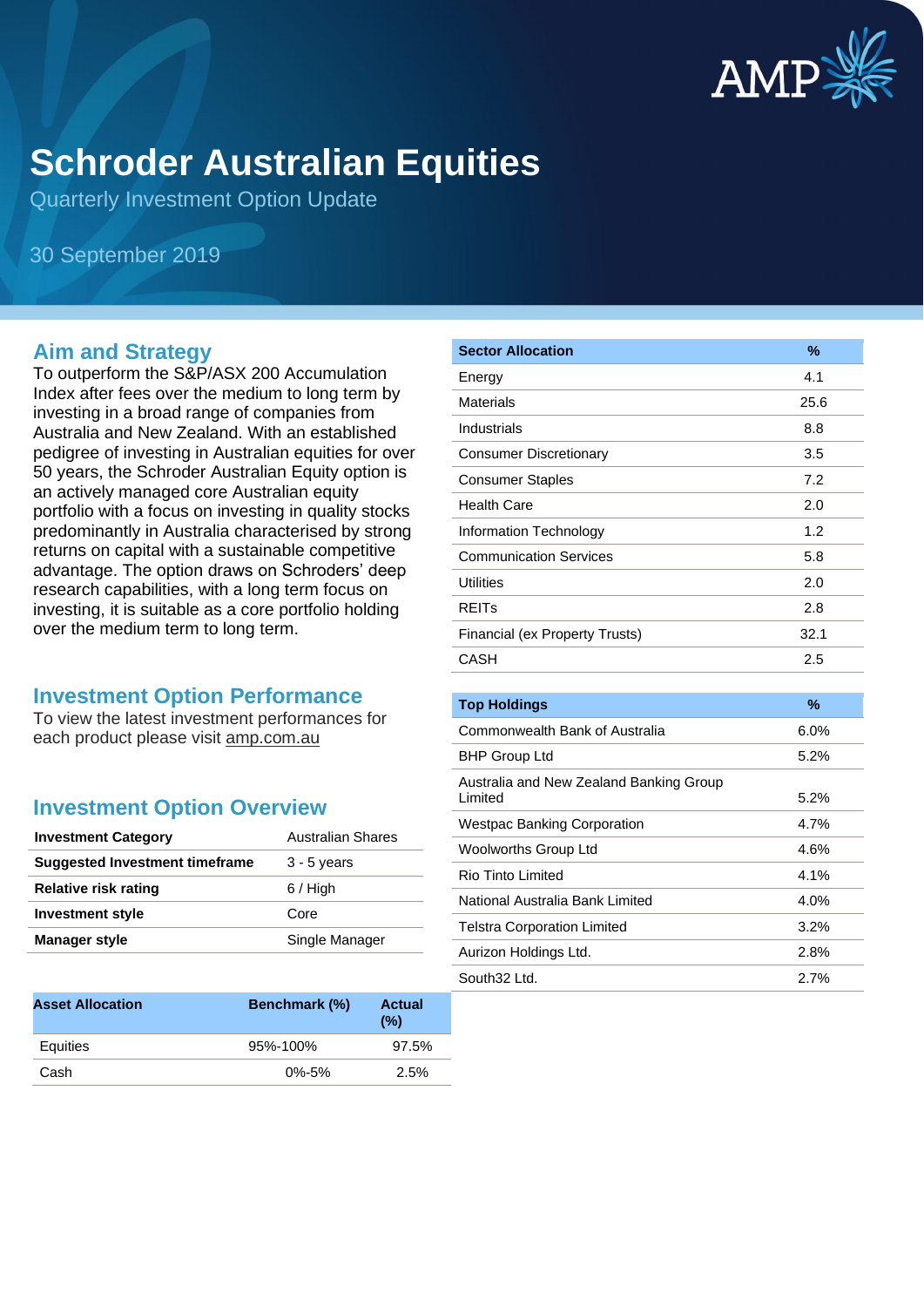#### **Investment Option Commentary**

Lendlease (o/w, +37.5) Leandlease has been rerated as it makes a case with the sale of Engineering that it should be valued more in line with peers such as Goodman Group given a \$80b global urban regeneration pipeline, and access to third party funding sources to ensure this is a capital light source of growth for Lendlease shareholders. Execution has been mixed, with Engineering an operational snafu of high order, however Lendleases's fum is now within 15% of Goodman Group's and yet it is trading at about 1/3 of the multiple.

Aurizon (o/w, +11.6%) With prices which have encouraged a change in perception for the duration of Queensland coal mines, the owner of 2,670 kilometers of rail track linking 50 coal mines in the Bowen Basin in Queensland to five export terminals has seen an improvement in investor sentiment. A better regulatory outcome than the catastrophe which had been feared a year ago with the QCA ruling on network pricing. Aurizon has added self help to this improvement in the external environment with a structural review concluding with a proposal for a structural re-organisation which shall allow greater gearing levels in Aurizon in future years. A \$300m buyback, the first of several expected to be funded through this restructure, was also announced. A focus upon maintaining efficiency whilst improving effectiveness and providing value to its mining customers has seen Aurizon's operating performance improve through the past year.

CYBG (o/w, -39.2%) Many exogenous events have hurt Clydesdale Bank through the past year – Brexit, UK interest rates and, most critically, ongoing penalties relating to the misselling of payment protection insurance policies. With a final date for PPI claims at the end of August, Clydesdale was hit with a greater quantum of claims than it had anticipated and was forced to downgrade, again. The incidence of claims being greater than anticipated afflicted the industry, with Lloyds, Barclays and RBS also downgrading for the same reason. The total cost for the UK industry from penalties arising from the mis selling of PPI is (pounds) 50b, or the entire market cap of CBA. The extent of claims that may be made against the Australian banks in the event of a downturn could yet prove to be far greater than current forecasts.

#### **Market Commentary**

Amidst all the noise in investment markets, some things are eternal and ultimately prevail. Cashflows drive valuations, for example; an eternal truth which will prevail 50 years hence, no matter the interest rate, trade war, Brexit or other issue de jour in 2069.

The past month has seen this play out to some degree, with the short lived "value rotation" interrupting what had been a monochromatic style environment for equity markets for several years. It had seemed intuitive and inevitable that a globally co-ordinated zero interest rate policy in the Western world led to high equity multiples for those companies offering the siren song of yield, or growth. Alas, the past month has highlighted that multiples are fickle, and lower discount rates don't just presage higher multiples; they also in theory, and now increasingly in practice, presage lower cashflows as well.

#### **Outlook**

Low to no interest rates are causing large dislocations in the price of Australian equities perceived to offer security of income, on the one hand, and growth on the other, with a squeeze in the ugly centre where a downgrade pimple in a flash is priced as a de-rated mole, no matter the sector. Sustainability of earnings and, more importantly, cashflows, has never been more important, nor securities more harshly dealt with if expected levels of cashflow evaporates. The better opportunities that exist in the current market tend to be idiosyncratic, where cashflows are hit albeit not by structural factors, and where derated multiples become attractive.